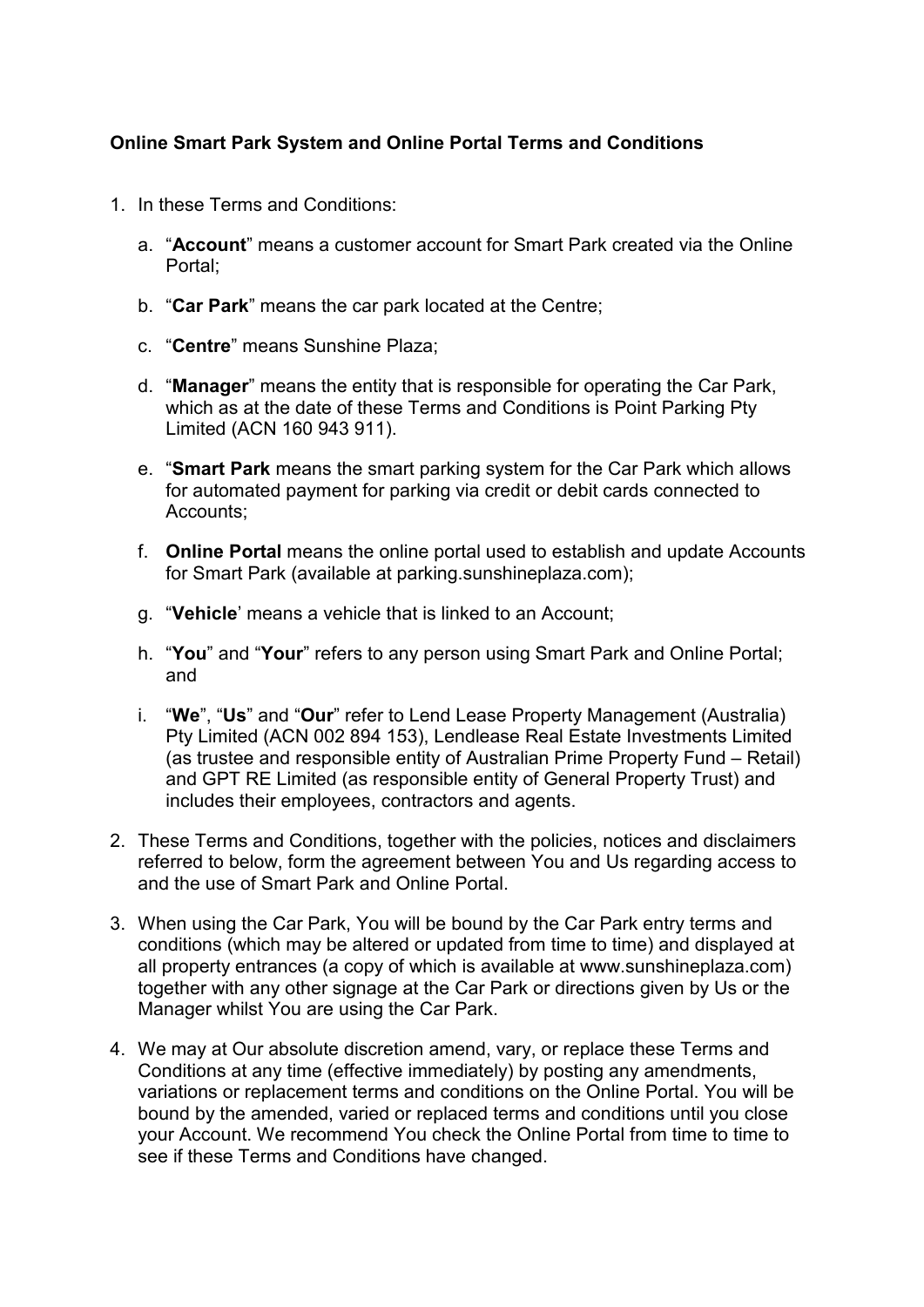# **Registering an account**

- 5. To use Our online Smart Park system, You must create an Account via Our Online Portal. By creating an Account, you accept these Terms and Conditions.
- 6. We may, in Our absolute discretion, reject, suspend or cancel an Account. We may also change the Account requirements from time to time in Our discretion.
- 7. Without limiting the above, if:
	- a. You do not comply with these Terms and Conditions or if We have reasonable grounds to believe that You are likely to breach them; or
	- b. You give false, inaccurate or misleading information to Us,

We may suspend or terminate Your access to Smart Park and Online Portal or any part or feature of it.

- 8. If You wish to be recognised as a staff parker, then You must check the 'I am retail staff member' option when using the Online Portal which will require You to provide the store name, store manager and your employment type. Once your employment information has been verified by Us your account will be updated.
- 9. We will collect personal information when creating an Account. The types of information We may collect include Your name, address, phone number, email address, Vehicle registration and license place information and credit or debit card details, and any other personal information You provide to Us through the Online Portal. If You do not provide Your personal information to Us, You may not be able to access Our Smart Park System and Online Portal. Additional information about Our collection, use and disclosure of Your personal information is set out below.

### **Payments, fees and charges**

- 10.Smart Park uses license plate recognition to capture and record the time of entry of the Vehicle.
- 11.Fees and charges may apply to your use of Smart Park from time to time. The amount of these fees and charges, and any limits or further conditions which apply to them, will be as listed or specified at www.sunshineplaza.com (which may be altered or updated from time to time) and/or as notified by the Centre in writing at any time.
- 12.When creating an Account, You may choose to register a debit or credit card. If you register a debit or credit card, this card will be used to pay the fees and charges in connection with the Vehicle's use of the Car Park.
- 13.Any discounts that You may be entitled to (including cinema or shopping validations) will be applied at the time of payment at any pay station, and will be subject to terms and conditions applying to the provision of such discounts (including any applicable third party terms and conditions that may apply).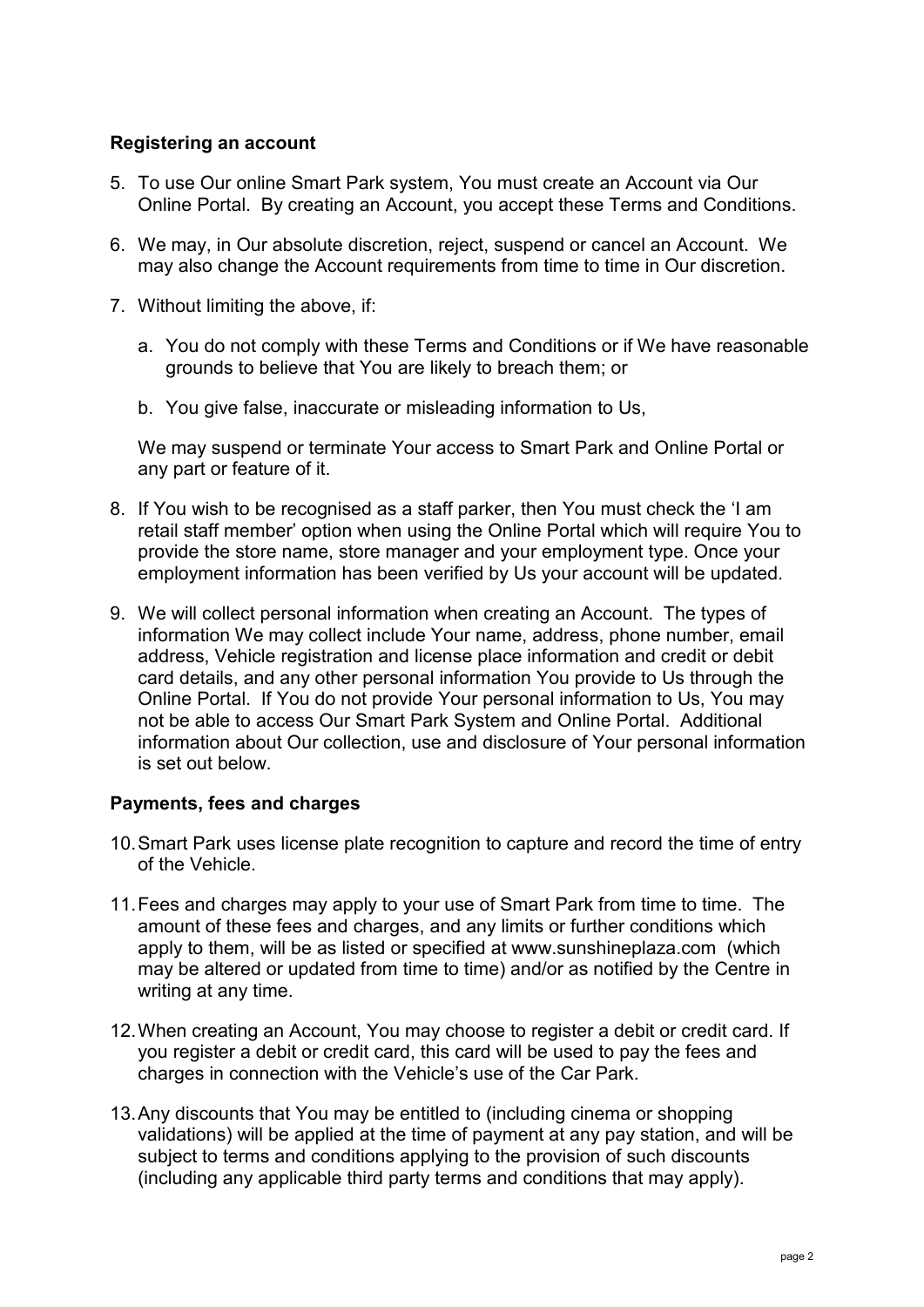- 14.Each time the Vehicle enters and/or exits the Car Park You authorise Us to debit from Your credit or debit card the applicable charges and fees.
- 15.You must pay all fees and charges in connection with the Vehicle's use of the Car Park, including where persons other than You use the Vehicle in the Car Park, and You authorise Us to debit from the credit or debit card all such amounts.
- 16.If a Vehicle is changed or stolen You must notify us immediately. You are liable for any fees and charges incurred in respect of a Vehicle using the Car Park until You notify Us. We will endeavour to have the Vehicle deactivated from your Account as soon as reasonably practicable after notification.

#### **Credit and debit cards and Statements**

- 17.By providing Your credit or debit card details you:
	- a. warrant that You are the holder of the credit or debit card and are authorised to use it; and
	- b. authorise Us to debit the credit or debit card for all fees and charges associated with Your use of the Car Park as specified under these Terms and **Conditions**
- 18.You must ensure there are sufficient clear funds/credit available in any credit or debit card to meet Your payment obligations under these Terms and Conditions.
- 19.If there is insufficient credit available in a credit or debit card to meet Your payment obligations under these Terms and Conditions, or Your credit or debit card is declined, You may be charged fees and charges and/or interest by both Your financial institution and by the Centre, and Your Account may be suspended.
- 20.You must notify Us immediately if the credit or debit card expires, is cancelled, suspended or is otherwise not useable. In these circumstances We may suspend your Account unless You have provided Us with details of the alternative credit or debit card.
- 21.You may view and amend Your Account at any time by logging onto the Online Portal.
- 22.If You believe that fees or charges have been incorrectly debited from your debit or credit card, please notify the Manager at sunshineplaza@pointparking.com.au.
- 23.Your payment Statement for Your Account will be available through the Online Portal.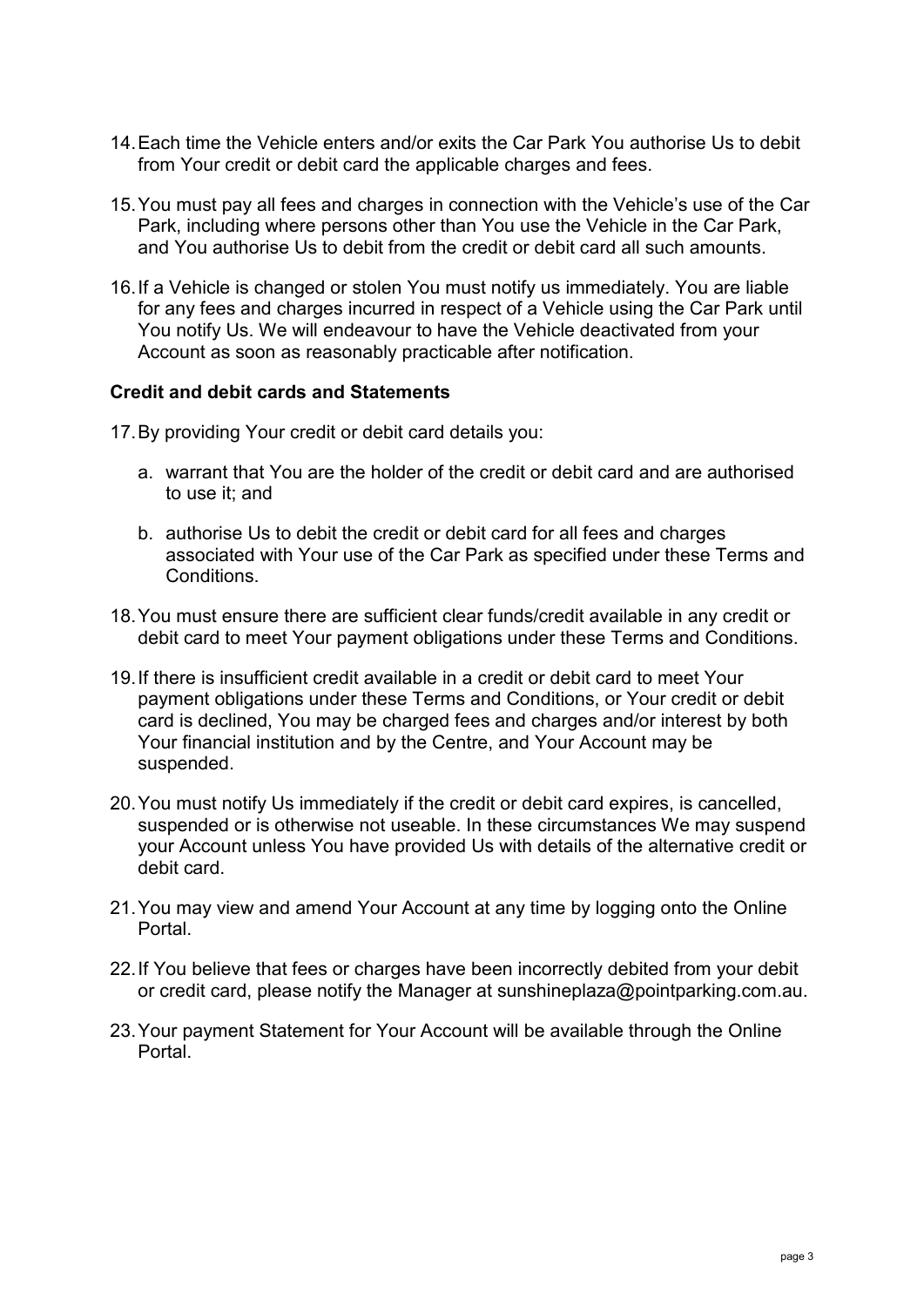# **24.Closing an Account**

- 25.You may notify Us that you wish to close Your Account through the Online Portal and paying any outstanding balance.
- 26.We will process any final payment from Your Account and then:
	- a. if there is money owing to Your Account, We will collect this from You by debiting the credit or debit card the outstanding amount; or
	- b. if there is any credit balance in Your Account We will return this to You a reasonable time after receiving notification from You to close Your Account by crediting the credit or debit card with the credit balance,

before closing Your Account.

### **Collection of personal information**

27.We will collect personal information when creating an Account. If You do not provide us with the requested personal information You may not be able to establish an Account.

### **Use of personal information**

- 28.By providing Your personal information to Us through the Online Portal, You agree that We may use Your personal information to:
	- a. manage, operate and administer the Car Park;
	- b. process payments from You for Your use of the Car Park;
	- c. contact You about Your use of the Car Park, Your Account, the Online Portal or payments made through the Online Portal; and
	- d. conduct market research and other data analysis regarding the Car Park.
- 29.We may also use Your personal information in accordance with Our Privacy Policy, available at<http://www.sunshineplaza.com/legal/privacy-policy/>

### **Credit or debit card information**

- 30.If You provide Your credit or debit card details to Us using the Online Portal, Your credit or debit card information will be held and stored in cloud-based servers operated by Our third party service provider which may be located outside of Australia.
- 31.Your credit or debit card details are stored in a database owned and managed by a third party payment processing provider engaged by Us who provides secure on line payments through the Online Portal and are used for the purposes of: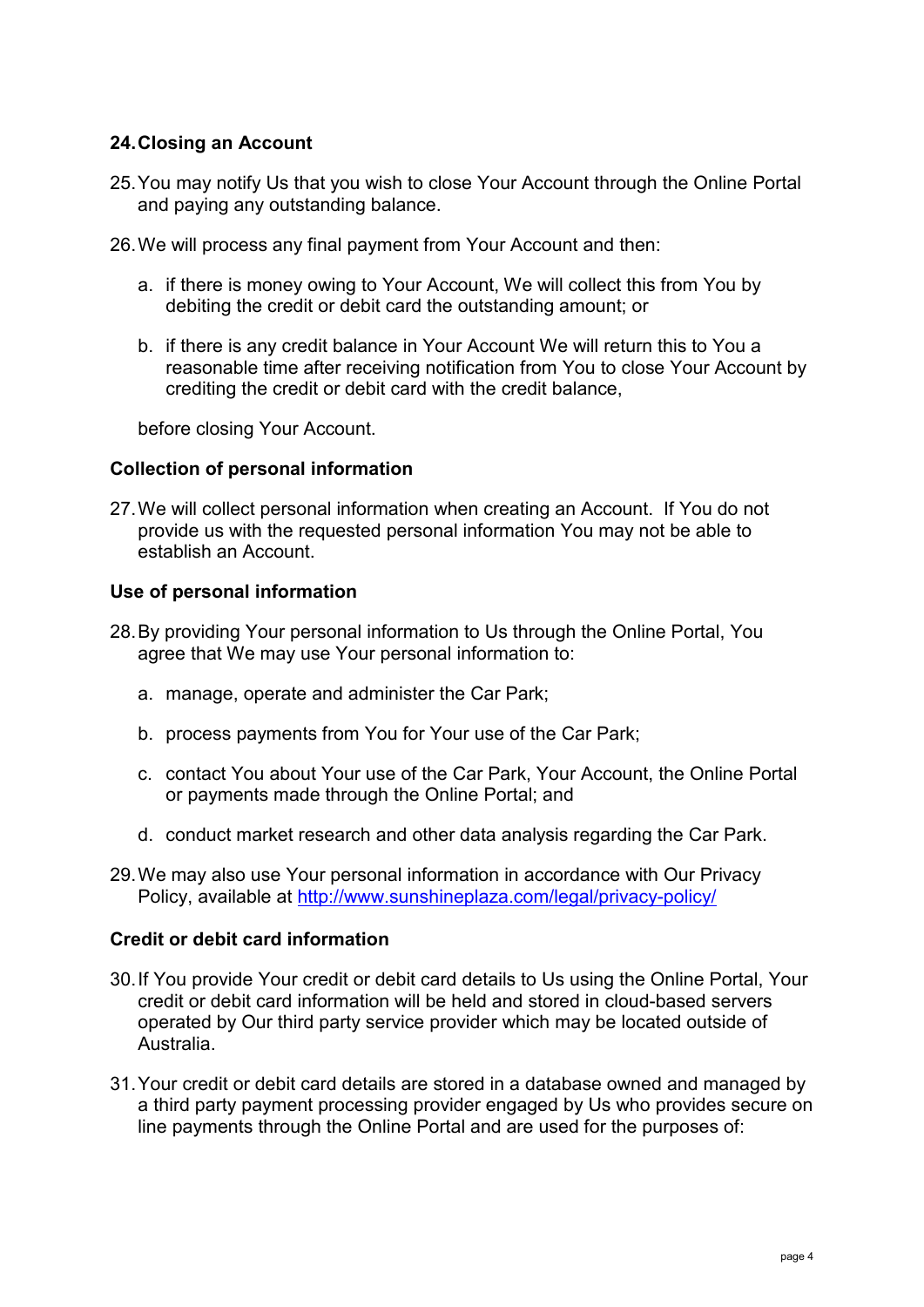- a. processing payment for Car Park charges as set out in these Terms and Conditions; and
- b. storing your credit or debit card details for future use.
- 32.We require the third party payment processor to comply with our privacy policy and we take reasonable steps to ensure that it will comply with Australian privacy laws, including for the secure storage of information.
- 33.You can manage Your credit or debit card information by accessing it in the Online Portal.

### **Disclosure of personal information**

34.We may disclose Your personal information to:

- a. the Manager and Our related companies for purposes of managing and operating the Car Park and Smart Park;
- b. third party service providers who assist Us with information technology systems, cloud-based services, payment processing, Car Park management, call centre and mailhouse services, advisory services (such as auditors, insurers, accounting and legal advisors), security and other third parties involved with operation or management of the Online Portal, the Car Park or Smart Park;
- c. marketing tenant(s) of the Centre for the purpose of managing the Centre, in accordance with the privacy policy at [http://www.sunshineplaza.com/legal/privacy-policy/;](http://www.sunshineplaza.com/legal/privacy-policy/)
- d. regulatory bodies, governmental agencies and law enforcement bodies; and
- e. other parties as required by law.
- 35.We do not typically disclose personal information outside of Australia. However, We may disclose personal information to the Manager and other companies in the Lendlease Group and their employees outside Australia where transferring the personal information is required to properly and efficiently manage and operate the Car Park and the Centre.

### **Direct marketing**

- 36.If You elect in the Online Portal to receive direct marketing communications from Us, We, Our related companies and tenant(s) of the Centre may use Your personal information to send You information about offers, promotions, events, Car Park facilities and Our other facilities and services.
- 37.You can opt out of receiving direct marketing communications from Us at any time by unsubscribing to our communications by clicking on the 'unsubscribe' link in Our email communications to You.